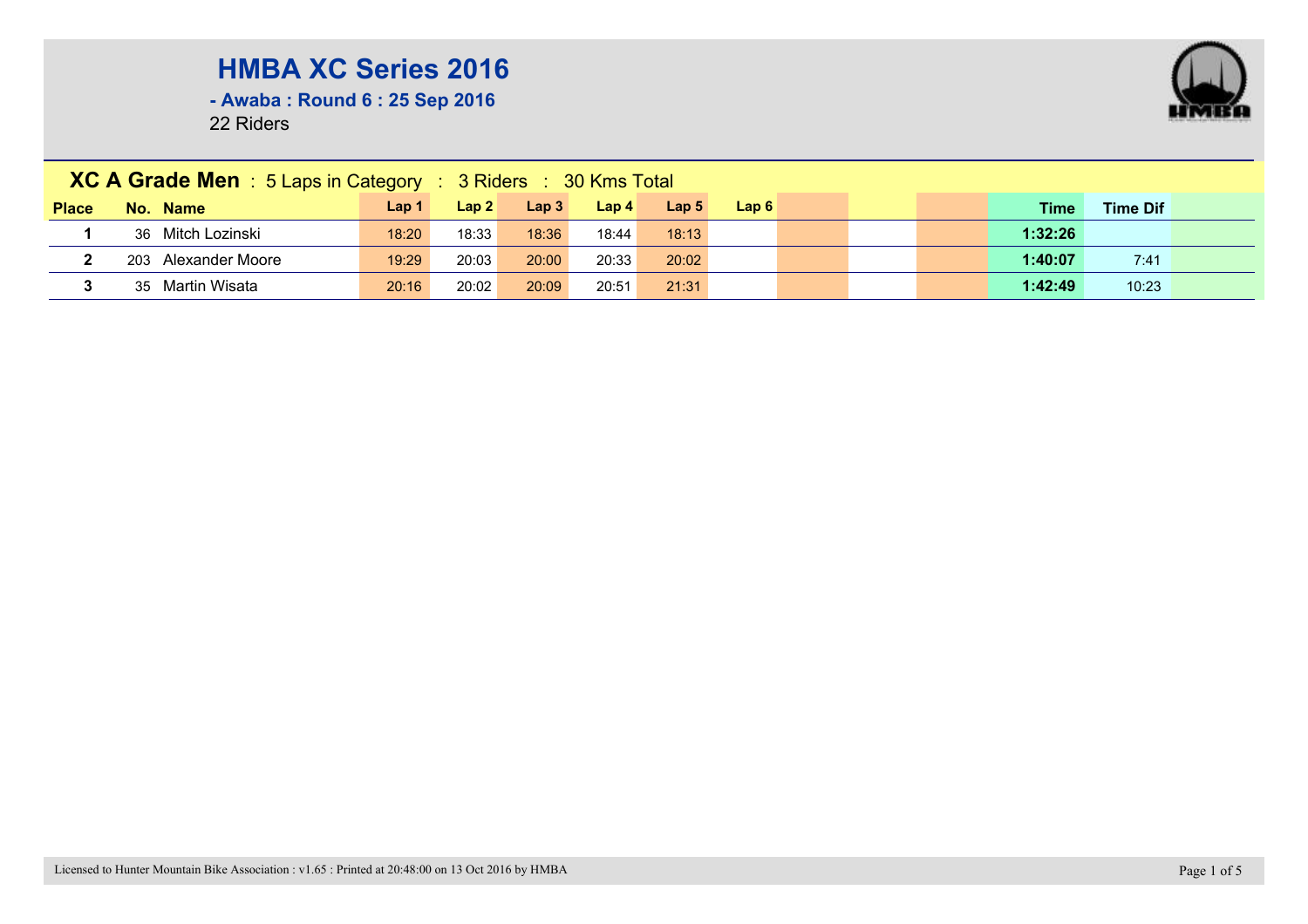**- Awaba : Round 6 : 25 Sep 2016**



| <b>XC A Grade Women</b> : 4 Laps in Category : 1 Riders : 24 Kms Total |               |              |       |       |                  |                  |      |  |  |  |             |                 |  |
|------------------------------------------------------------------------|---------------|--------------|-------|-------|------------------|------------------|------|--|--|--|-------------|-----------------|--|
| <b>Place</b>                                                           | No. Name      | <b>Lap 1</b> | Lap2  | Lap3  | Lap <sub>4</sub> | Lap <sub>5</sub> | Lap6 |  |  |  | <b>Time</b> | <b>Time Dif</b> |  |
|                                                                        | 74 Holly Khan | 24:01        | 24:15 | 24:20 | 24:44            |                  |      |  |  |  | 1:37:20     |                 |  |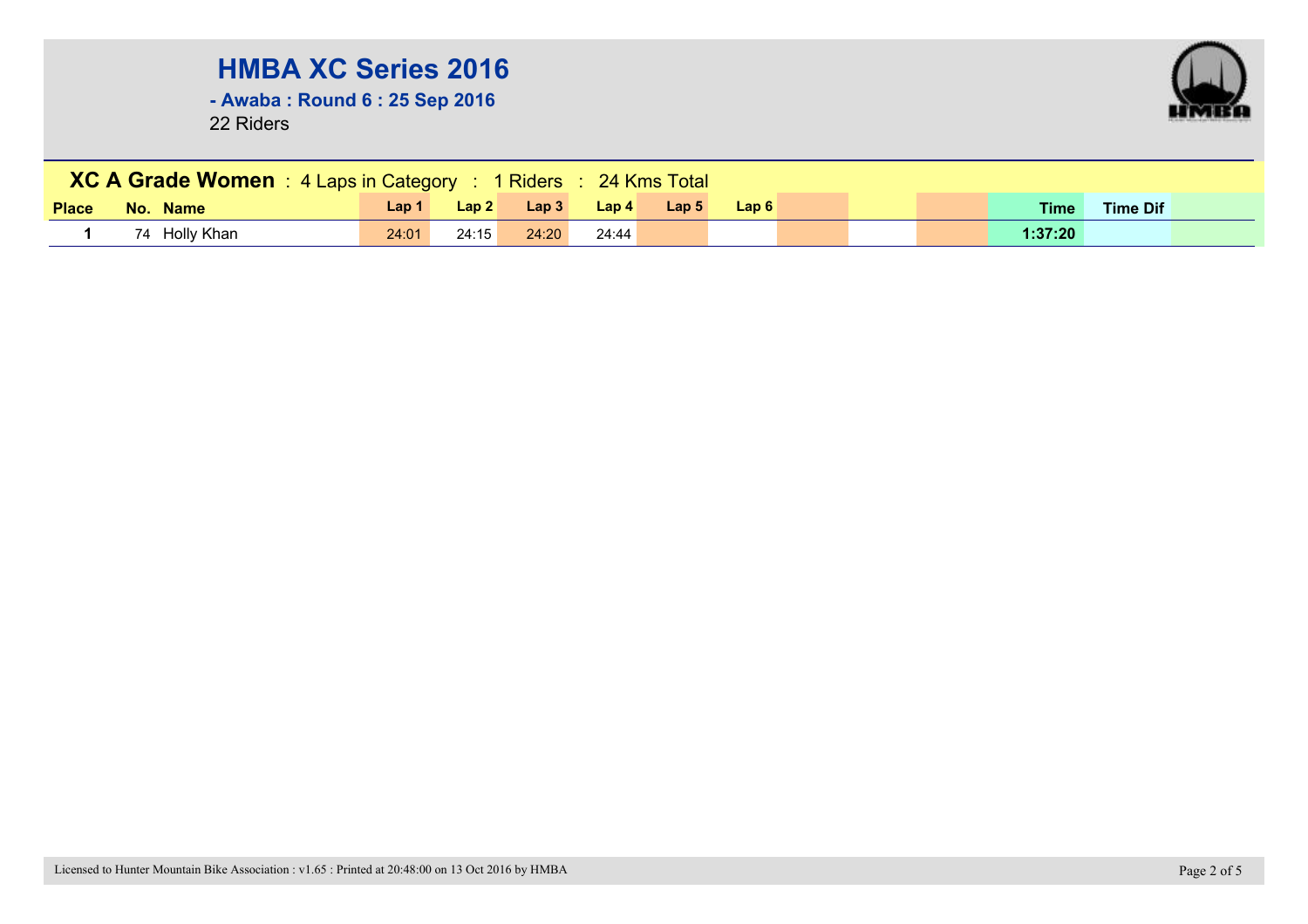

**- Awaba : Round 6 : 25 Sep 2016**

| <b>XC B Grade Men</b> : 4 Laps in Category : 6 Riders : 24 Kms Total |                       |                  |       |                  |                  |                  |      |  |  |  |         |                 |  |
|----------------------------------------------------------------------|-----------------------|------------------|-------|------------------|------------------|------------------|------|--|--|--|---------|-----------------|--|
| <b>Place</b>                                                         | No. Name              | Lap <sub>1</sub> | Lap2  | Lap <sub>3</sub> | Lap <sub>4</sub> | Lap <sub>5</sub> | Lap6 |  |  |  | Time    | <b>Time Dif</b> |  |
|                                                                      | 212 Peter Sugden      | 20:59            | 21:28 | 21:43            | 21:08            |                  |      |  |  |  | 1:25:18 |                 |  |
| $\mathbf{2}$                                                         | 389 Mark Russell      | 21:02            | 21:33 | 21:44            | 22:01            |                  |      |  |  |  | 1:26:20 | 1:02            |  |
| 3                                                                    | 274 Lachlan BAKEWELL- | 21:05            | 20:47 | 22:15            | 22:58            |                  |      |  |  |  | 1:27:05 | 1:47            |  |
| $\overline{\mathbf{4}}$                                              | 291 Raea Khan         | 21:47            | 23:02 | 23:13            | 23:48            |                  |      |  |  |  | 1:31:50 | 6:32            |  |
| 5                                                                    | 220 Kai Bruce         | 22:38            | 23:12 | 23:20            | 23:53            |                  |      |  |  |  | 1:33:03 | 7:45            |  |
| 6                                                                    | Keith Bruce<br>171    | 25:24            | 24:30 | 24:09            | 24:25            |                  |      |  |  |  | 1:38:28 | 13:10           |  |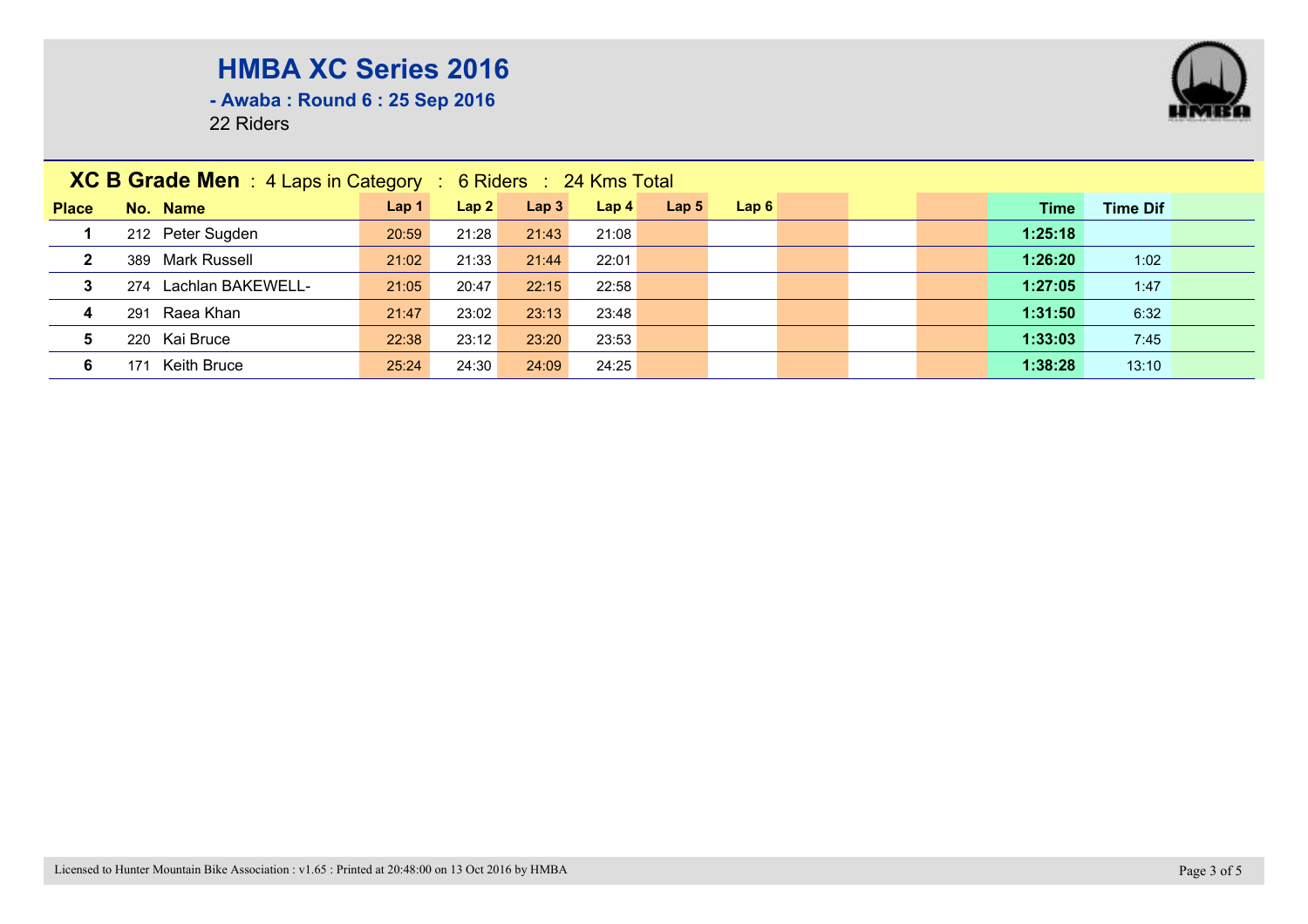**- Awaba : Round 6 : 25 Sep 2016**

| XC C Grade Men : 3 Laps in Category : 8 Riders : 18 Kms Total |                              |       |       |       |                  |                  |      |  |  |         |                 |  |
|---------------------------------------------------------------|------------------------------|-------|-------|-------|------------------|------------------|------|--|--|---------|-----------------|--|
| <b>Place</b>                                                  | No. Name                     | Lap 1 | Lap2  | Lap3  | Lap <sub>4</sub> | Lap <sub>5</sub> | Lap6 |  |  | Time    | <b>Time Dif</b> |  |
|                                                               | 331 Glen Kite                | 21:26 | 22:14 | 22:46 |                  |                  |      |  |  | 1:06:26 |                 |  |
| $\mathbf{2}$                                                  | <b>Toby Bogaerts</b><br>610  | 23:37 | 23:25 | 23:13 |                  |                  |      |  |  | 1:10:15 | 3:49            |  |
| $\mathbf{3}$                                                  | 396 Joe De Kock              | 24:01 | 23:06 | 23:11 |                  |                  |      |  |  | 1:10:18 | 3:52            |  |
| $\overline{4}$                                                | 356 Thomas Moore             | 24:27 | 25:18 | 24:07 |                  |                  |      |  |  | 1:13:52 | 7:26            |  |
| 5                                                             | <b>Clint Musgrove</b><br>521 | 26:32 | 25:49 | 26:11 |                  |                  |      |  |  | 1:18:32 | 12:06           |  |
| 6                                                             | 422 Dallas Barham            | 28:27 | 24:12 | 26:06 |                  |                  |      |  |  | 1:18:45 | 12:19           |  |
|                                                               | 375 John Carr                | 27:12 | 27:07 | 27:14 |                  |                  |      |  |  | 1:21:33 | 15:07           |  |
| 8                                                             | 132 Bruce Gow                | 33:14 | 31:08 | 32:34 |                  |                  |      |  |  | 1:36:56 | 30:30           |  |